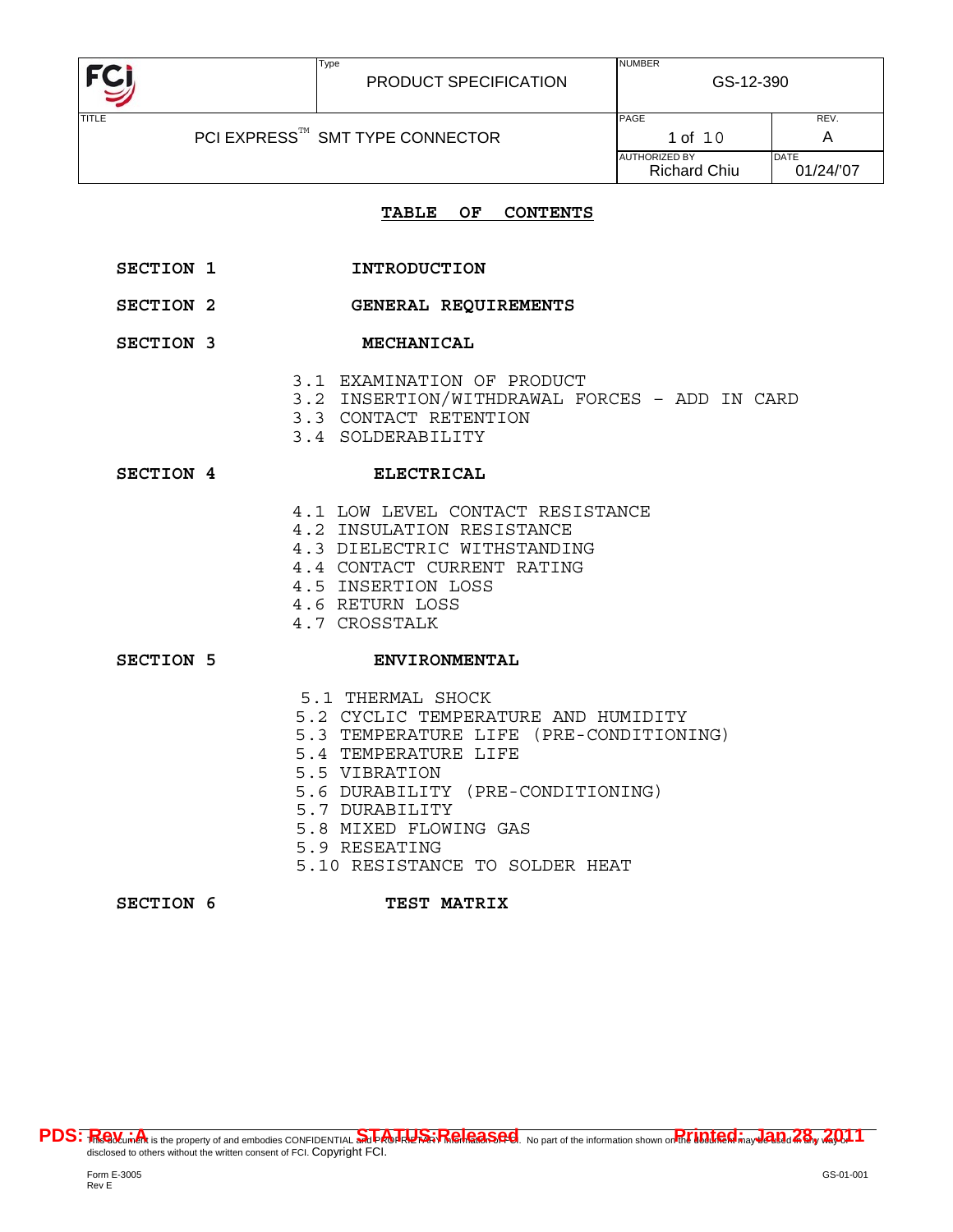

| <b>TITLE</b> |                                 | <b>PAGE</b>                                 | REV.              |
|--------------|---------------------------------|---------------------------------------------|-------------------|
|              | PCI EXPRESS™ SMT TYPE CONNECTOR | 2 of 10                                     |                   |
|              |                                 | <b>AUTHORIZED BY</b><br><b>Richard Chiu</b> | DATE<br>01/24/'07 |

# **1.0 INTRODUCTION**

1.1SCOPE

This document describes the functional and test requirements for the PCI Express<sup> $M$ </sup> card-edge connector. The connector is designed to meet the requirements of the PCI Express Card Electromechanical Specification and certain customer specifications not covered by the PCI-SIG document.

# 1.2APPLICABLE DOCUMENTS

- 1.2.1 Solderability : BUS-19-002/A
- 1.2.2 PCI Express Card Electromechanical Specification
- 1.2.3 EIA-364-09,17,20,21,28,31,32,65,70,90,101,108,638.
- EIA-364-1000.01 test groups 1,2,3 and 4.
- 1.2.4 PCI Express Connector High Speed Electrical Test Procedure.
- 1.2.5 FCI drawing, PCI Express connector, inspection & customer copy.

# 1.3DRAWING PRECEDENCE

 In the event of conflict between this document and product prints, the product prints shall take precedence.

# **2.0 GENERAL REQUIREMENTS**

- 2.1 The connector has the following characteristics: 1.00m(0.040") pitch, X1, X4, X8 sizes, surface mount configuration, rectangular outline, plastic peg or two holdowns requiring solder pad on PCB.
- 2.2 Visual examination, unless otherwise specified, shall be made at 7X.
- 2.3 Silicone compounds (mold releases, lubricants, etc.) May not be used in the manufacturing processes.
- 2.4 Flammability to be rated UL 94V-0.
- 2.5 Unless otherwise specified, tests that require the use of a pc edge card shall use the following
	- 2.5.1 Card material: FR-4 glass epoxy.
	- 2.5.2 Thickness: 1.57 +/- 0.13 (0.062 +/- 0.005 inch)
	- 2.5.3 Trace material: 0.035 (0.0014 inches), copper.
	- 2.5.4 Trace plating: 0.76 micrometers (30 microinches) minimum gold over 1.27 micrometers (50 microinches) minimum unbrushed nickel
	- 2.5.5 Pad and trace design: pad and trace design shall follow PCI Express standard as depicted in customer drawing.

PDS: Realturent is the property of and embodies CONFIDENTIAL Superinted Strate District Ale Content of the information shown on the **information shown on the information** disclosed to others without the written consent of FCI. Copyright FCI.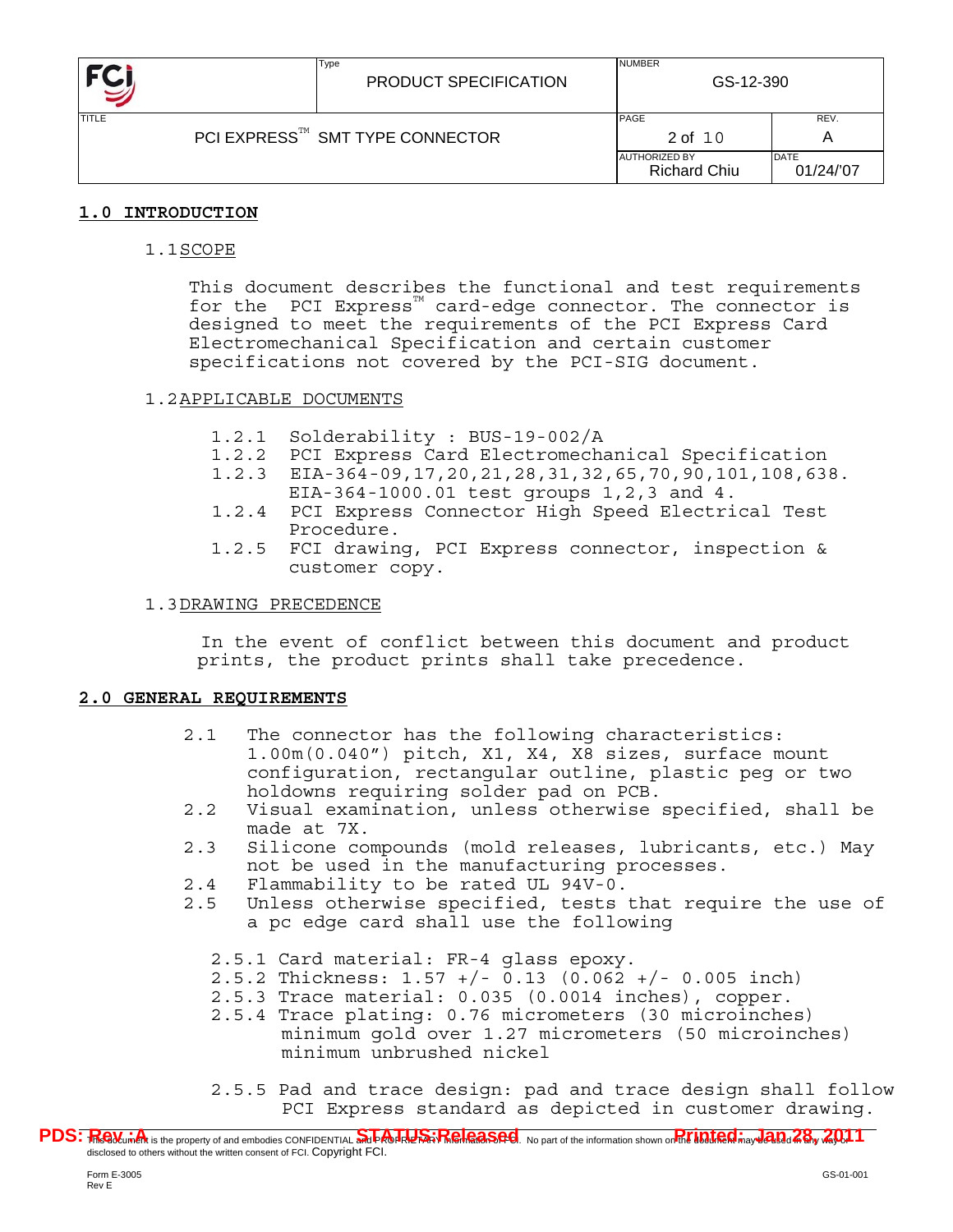

| <b>TITLE</b> |                                 | <b>PAGE</b>                                 | REV.              |
|--------------|---------------------------------|---------------------------------------------|-------------------|
|              | PCI EXPRESS™ SMT TYPE CONNECTOR | 3 of 10                                     | Α                 |
|              |                                 | <b>AUTHORIZED BY</b><br><b>Richard Chiu</b> | DATE<br>01/24/'07 |

2.6 SOLDERTAIL TERMINATION

Type

 Tests requiring termination of the soldertails to a PC board shall be prepared as follows:

- 2.6.1 A 1.6 mm minimum thick FR-4 glass epoxy board having no internal ground planes with plated pads in the pattern specified in FCI customer drawing, shall be used.
- 2.6.2 For soldering soldertails, 0.09 mm minimum thickness solder paste should be used on PC board pads.

# **3.0 MECHANICAL REQUIREMENTS**

3.1 EXAMINATION OF PRODUCT

Samples must comply to applicable FCI product prints.

- 3.2 INSERTION / WITHDRAWAL FORCE- ADD IN CARD PER EIA-364-13 Mating cycle is with maximum/minimum thickness gauge at a rate of 25.4 mm/minute.
	- 3.2.1 Maximum insertion force is 1.15 N max. per contact pair when measured with a 1.70 +0.00/-0.01(0.067 +0.000/ -0.004 inches) thick hardened steel card made to the dimensions shown for the PCI Express expansion board in the FCI customer drawing. The card has a R0.05 min., R0.10 max.(sharpedge)and the surface roughness in connector area to be 0.10 micrometers (4 microinches) maximum.
	- 3.2.2 Withdrawal force is 0.15N minimum per contact pair when measured with a 1.44 +0.01/-0.00 (0.067 +0.004/-0.000 inches) thick hardened steel card made to the dimensions shown for the PCI Express expansion board in the FCI customer drawing. The card has a R0.05 min., R0.10 max (sharp edge) and the surface roughness in the connector area to be 0.10 micrometers (4 microinches) maximum.

# 3.3 CONTACT RETENTION

Minimum retention force of terminals in the connector housing to be 5N each. Pull rate to be 1.27 mm/min.

# 3.4 SOLDERABILITY

PDS: Realturent is the property of and embodies CONFIDENTIAL Superinted Strate District Ale Content of the information shown on the **information shown on the information** disclosed to others without the written consent of FCI. Copyright FCI.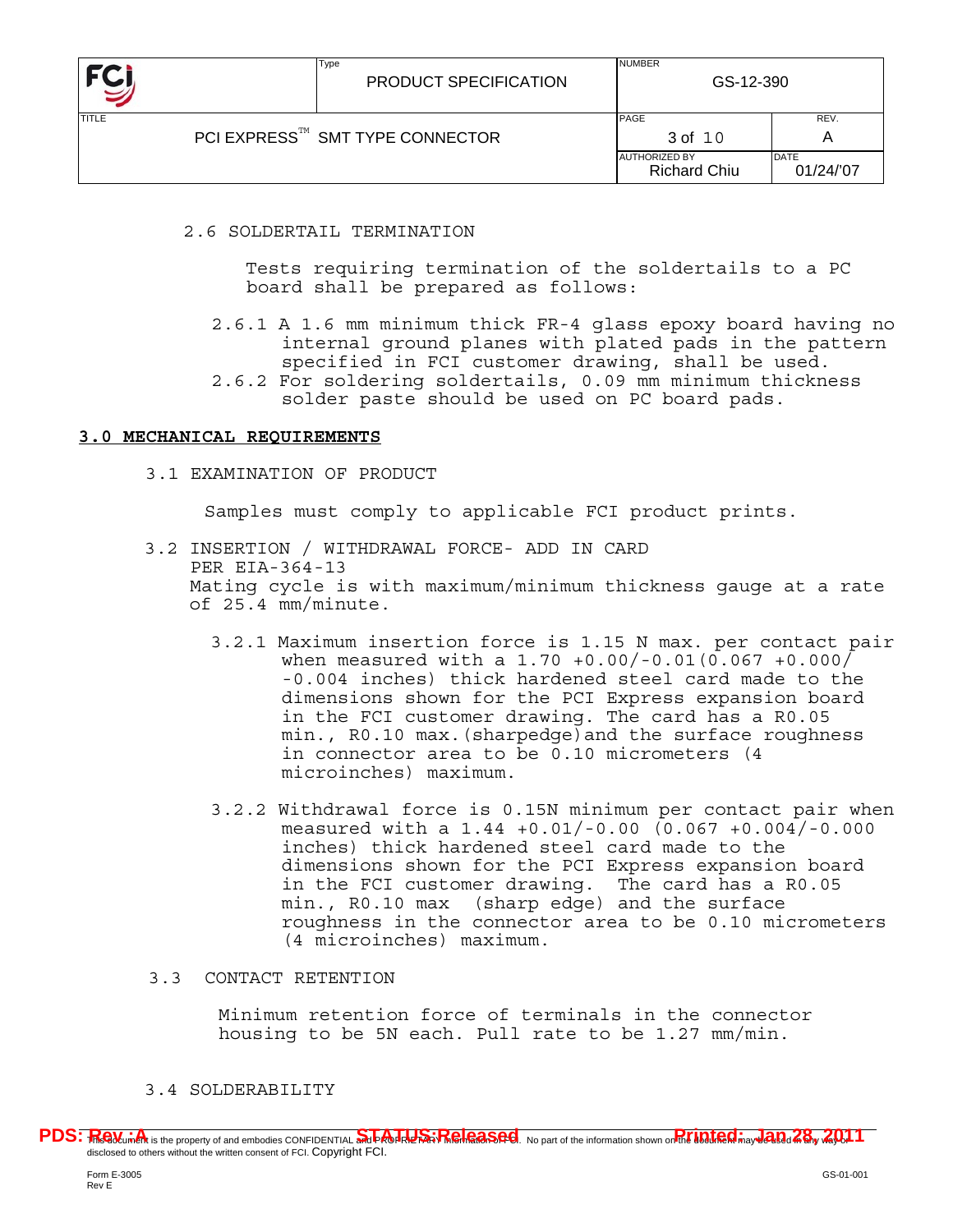

Per EIA –364-52

a. steam age for 1 hour

Type

- b. 220°C for 5 seconds(Tin/Lead plating);245°C for 5 seconds(Tin plating)
- c. contact areas evaluated shall meet 95% minimum coverage.

# **4.0 ELECTRICAL REQUIREMENTS**

Unless otherwise specified, all measurements should be performed in the following ambients:

| relative humidity:   | 50% or less                          |
|----------------------|--------------------------------------|
| temperature:         | $25^{\circ}$ C +/- $5^{\circ}$ c     |
| barometric pressure: | 711 to 812 mm mercury (at sea level) |

- 4.1 LOW LEVEL CONTACT RESISTANCE EIA-364-23
	- 4.1.1 Solder connector to pc board per section 2.6 and insert card per section 2.5
	- 4.1.2 Resistance measurements should be made from the underside of the pc board to the PTH in the add-in card above the contact pad. The test current shall be 100 milliampere d.c. max. with a maximum open circuit voltage of 20 millivolts D.C. See figure 1.0 for attachment of current and voltage leads.
	- 4.1.3 Requirement is 30 milliohms maximum initial, with change of 10 milliohms maximum after exposure testing.

PDS: Realturent is the property of and embodies CONFIDENTIAL Superinted Strate District Ale Content of the information shown on the **information shown on the information** disclosed to others without the written consent of FCI. Copyright FCI.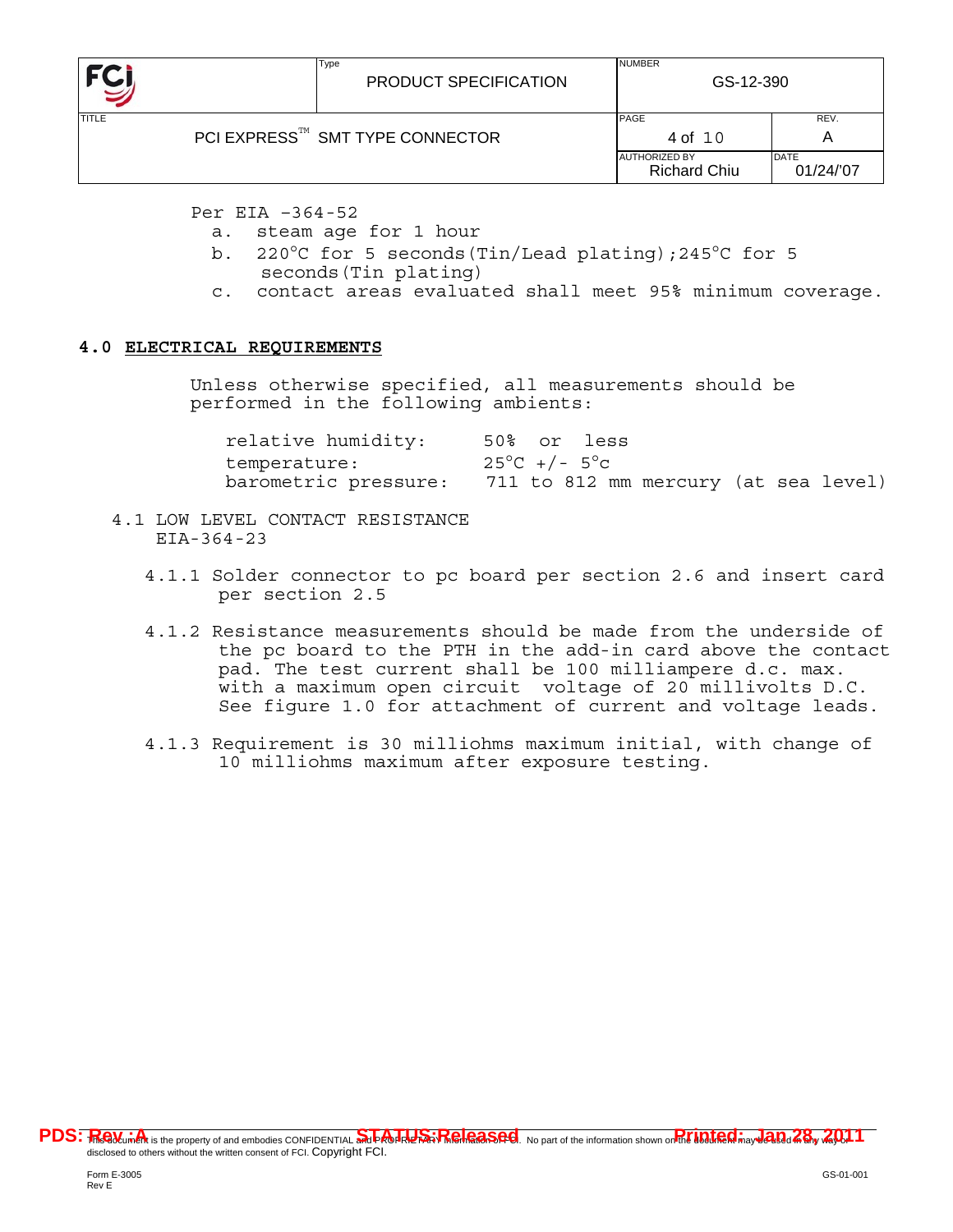



**CONTACT RESISTANCE TEST SET UP** SMT TYPE FIGURE 1.0

# 4.2 INSULATION RESISTANCE

Requirement is 1000 megohm minimum at 100 +  $/$  - 10% vdc when tested to EIA-364-21 per spec. The connector shall not be mated during insulation resistance measurement.

#### 4.3 DIELECTRIC WITHSTANDING

Per EIA-364-20 method B per spec. Test potential to be 300 VAC RMS, 60 HZ, and applied for 1 minute. No breakdown should occur. Test is performed with connector unmated.

# 4.4 CONTACT CURRENT RATING

1.1 amp per contact minimum per EIA-364—70, method 2 and *PCI Express Connector High Speed Electrical Test Procedure.* The temperature rise shall not exceed 30 degree C. Ambient condition is still air at 25°C.

### 4.5 INSERTION LOSS

PDS: Realturent is the property of and embodies CONFIDENTIAL Superinted Strate District Ale Content of the information shown on the **information shown on the information** disclosed to others without the written consent of FCI. Copyright FCI.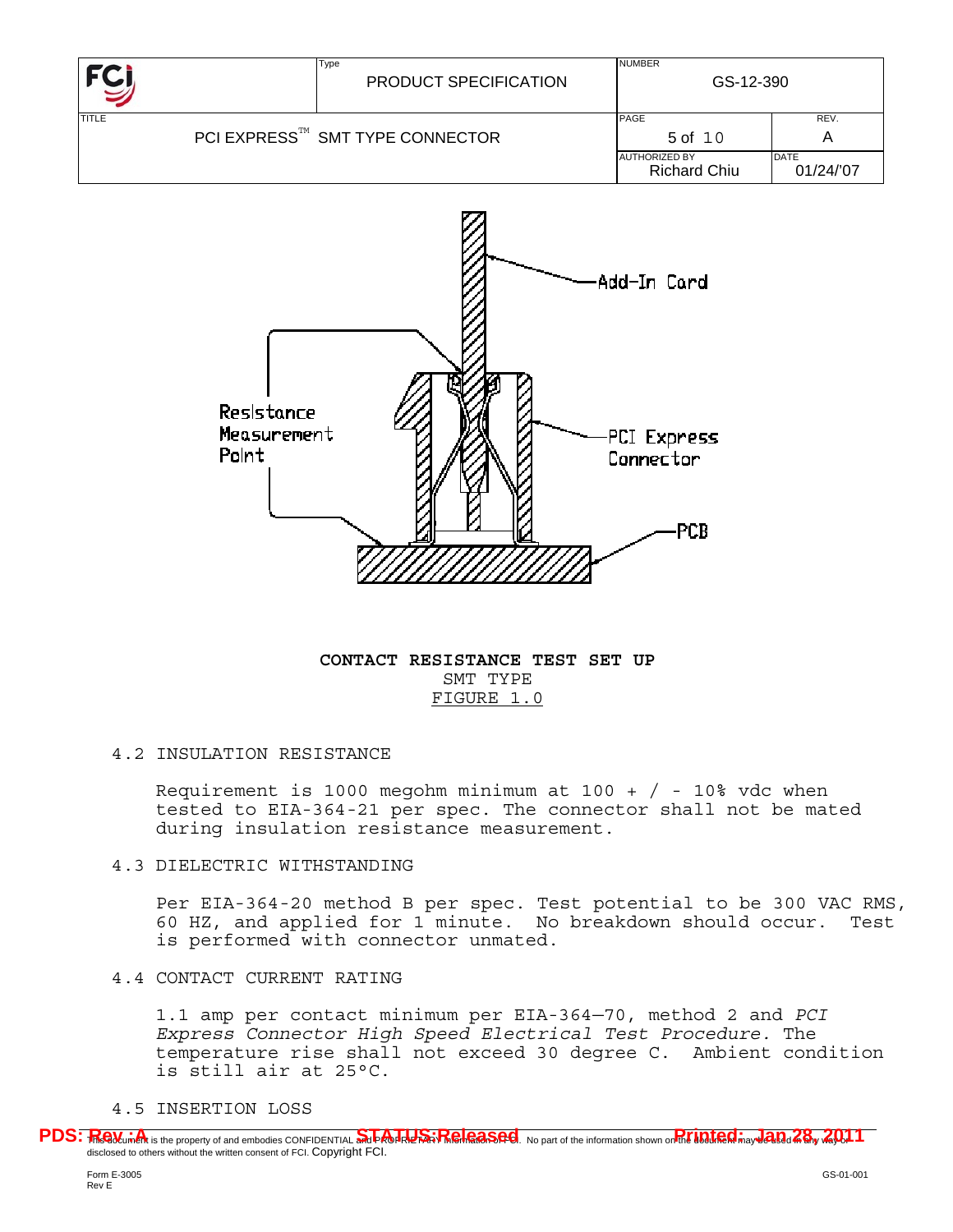| FC           | Type<br>PRODUCT SPECIFICATION               | <b>NUMBER</b><br>GS-12-390                  |                          |  |
|--------------|---------------------------------------------|---------------------------------------------|--------------------------|--|
| <b>TITLE</b> |                                             | PAGE                                        | REV.                     |  |
|              | PCI EXPRESS <sup>™</sup> SMT TYPE CONNECTOR | 6 of 10                                     | Α                        |  |
|              |                                             | <b>AUTHORIZED BY</b><br><b>Richard Chiu</b> | <b>DATE</b><br>01/24/'07 |  |

Per EIA-364-101 and PCI Express Connector High Speed Electrical Test Procedure. Requirements:

> Less than or equal to 1dB up to 1.25 GHz Less than or equal to  $1.6 \times (F-1.25)+1$  db between 1.25GHz and 3.75GHz. Less than or equal to 5 dB at 3.75 GHz

# 4.6 RETURN LOSS

Per EIA-364-108 and *PCI Express Connector High Speed Electrical Test Procedure.*  Requirements:

 Less than or equal to -12dB up to 1.3 GHz Less than or equal to -7dB up to 2.0 GHz Less than or equal to -4dB up to 3.75 GHz

# 4.7 CROSSTALK: NEXT

Per EIA-90 and *PCI Express Connector High Speed Electrical Test Procedure.*  Requirements:

Less than or equal to -32 dB max up to 1.25 GHz Less than or equal to  $-(32 - 2.4 \times (F-1.25))$  db between 1.25 GHz and 3.75GHz. Less than or equal to -26 dB max up to 3.75 GHz

# 4.8 JITTER:

10 ps maximum. By design; measurement not required.

# 4.9 INTRA-PAIR SKEW:

5 ps maximum. By design; measurement not required.

# **5.0ENVIRONMENTAL REQUIREMENTS (Per EIA-364-1000.01)**

5.1THERMAL SHOCK

Per EIA-364-32, test condition I. Cycle the connector –55 to +85 Degree C . Dwell time of 30 minutes at extreme temperature. Transfer time 5 minutes Max. No damage after 10 cycles.

# 5.2CYCLIC TEMPERATURE AND HUMIDITY

Per EIA-364-31. Cycle the connector between 25  $\bullet$   $\pm$  3 $\bullet$  at 90% RH and 65  $\bullet$   $\pm$  3 $\bullet$  at 95% RH. Ramp times should be 2 hours and dwell times should be 2 hours. Dwell times start when the temperature

PDS: Realturent is the property of and embodies CONFIDENTIAL Superinted Strate District Ale Content of the information shown on the **information shown on the information** disclosed to others without the written consent of FCI. Copyright FCI.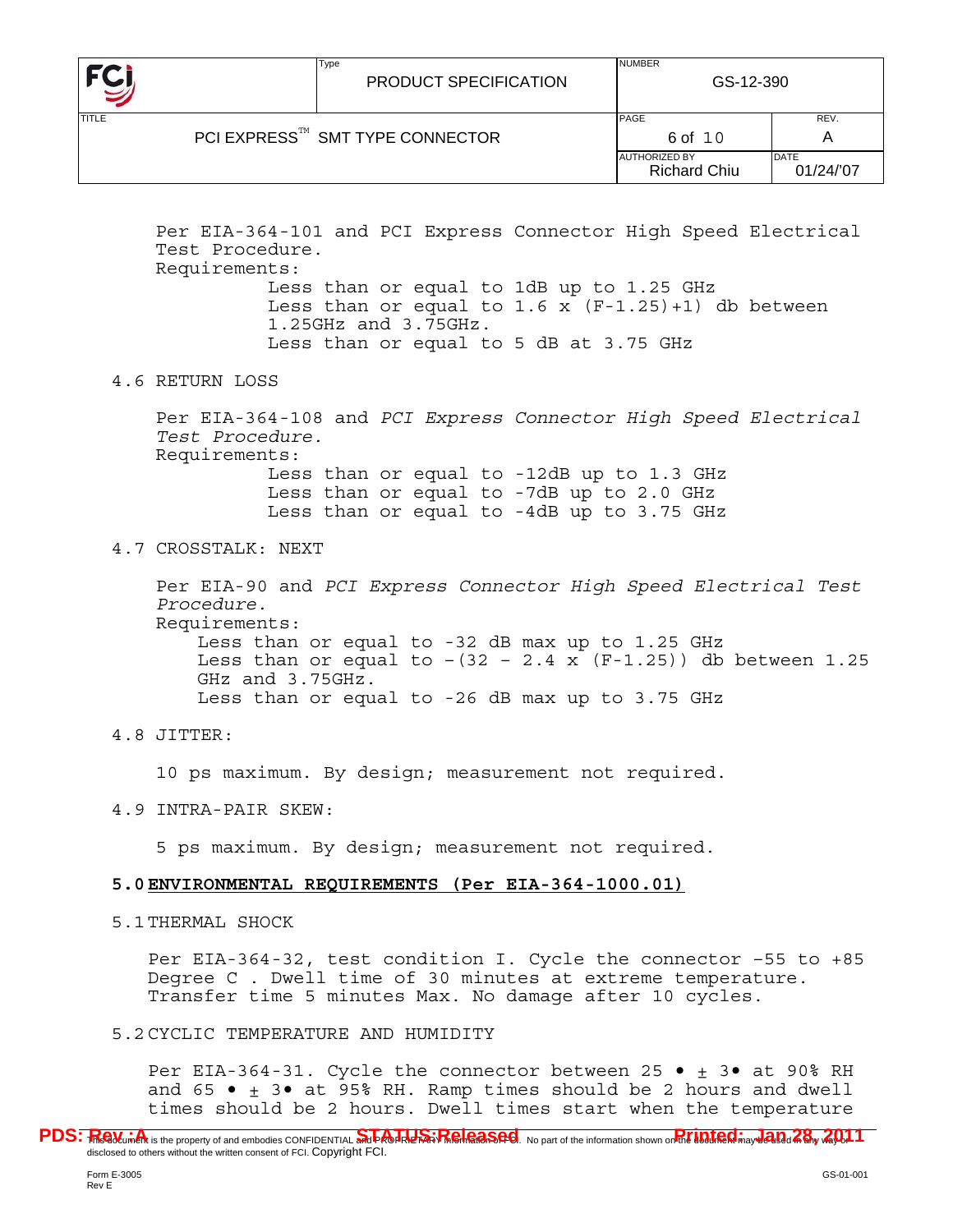

and humidity have stabilized within the specified levels. Perform 24 such cycles.

5.3TEMPERATURE LIFE (Pre-conditioning)

Per EIA-364-17, method A, 92 hours at 105°C

5.4TEMPERATURE LIFE

Per EIA-364-17, method A, 168 hours at 105°C

5.5VIBRATION

Per EIA-364-28, test condition VII, test condition letter D.1 hour in each of three mutually perpendicular directions. Requirements: no evidence of physical damage

- 5.6DURABILITY (Pre-conditioning) CYCLE RATE : 500 MATING / HOUR Per EIA-364-09, 20 cycles
- 5.7DURABILITY CYCLE RATE : 500 MATING / HOUR Per EIA-364-09, 50 cycles
- 5.8MIXED FLOWING GAS

Per EIA-364-65, class IIA, 10 days exposure. Expose connectors unmated for 2/3 of the total duration. Mate each connector to the same add-in card that it was mated to in temperature life (preconditioning) and expose for the remainder of the test duration.

5.9RESEATING

Manually plug/unplug the connector with add-in card, 3 cycles.

5.10RESISTANCE TO SOLDERING HEAT

Per EIA-364-56 procedure 3, test condition C. 260°±5°C 10±2 seconds Requirements: no evidence of physical damage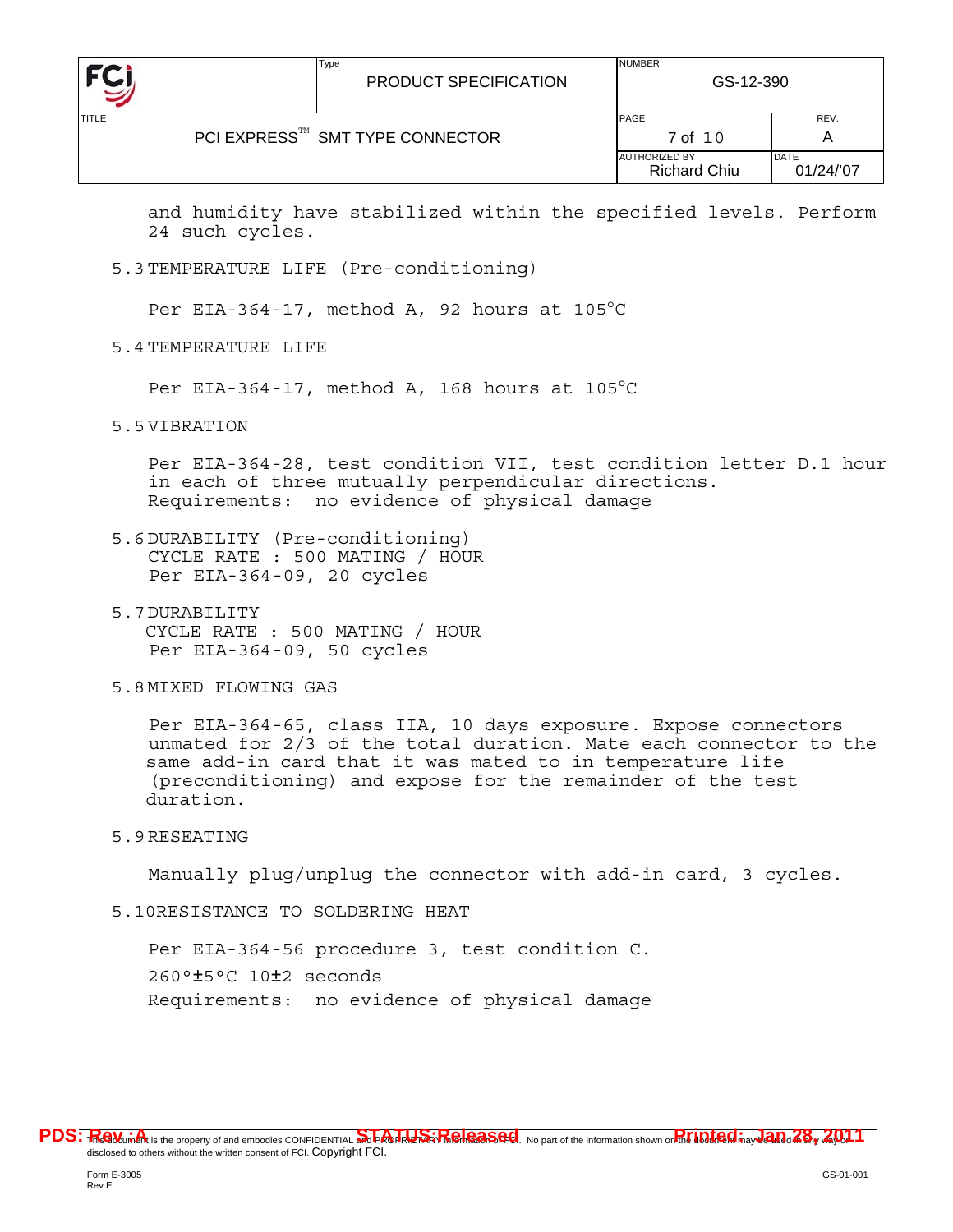

Type

NUMBER

# **6.0 Test Matrix for 1X,4X,8X**

|                                             |             | <b>TEST</b><br><b>GROUP</b> | <b>TEST</b><br><b>GROUP</b> | <b>TEST</b><br><b>GROUP</b> | <b>TEST</b><br><b>GROUP</b> | <b>TEST</b><br><b>GROUP</b>                                                      | <b>TEST</b><br><b>GROUP</b> | <b>TEST</b><br><b>GROUP</b>                          | <b>TEST</b><br><b>GROUP</b> | <b>TEST</b><br><b>GROUP</b> |
|---------------------------------------------|-------------|-----------------------------|-----------------------------|-----------------------------|-----------------------------|----------------------------------------------------------------------------------|-----------------------------|------------------------------------------------------|-----------------------------|-----------------------------|
|                                             |             | 1                           | $\overline{a}$              | $\overline{3}$              | 4                           | 5                                                                                | 6                           | $7\overline{ }$                                      | 8                           | 9                           |
| <b>TEST</b>                                 | <b>PARA</b> |                             |                             |                             |                             | <b>TEST</b><br><b>SEQUENCE</b>                                                   |                             |                                                      |                             |                             |
| Examination of Product                      | 3.1         | $\mathbf{1}$                | 1                           | $\mathbf 1$                 | 1                           | 1                                                                                | $\mathbf 1$                 | $\mathbf{1}$                                         | $\mathbf{1}$                | 1                           |
| Insertion/Withdrawal<br>Force - Add In Card | 3.2         |                             |                             |                             |                             | 2                                                                                |                             |                                                      |                             |                             |
| Contact Retention                           | 3.3         |                             |                             |                             |                             | $\overline{4}$                                                                   |                             |                                                      |                             |                             |
| Solderability                               | 3.4         |                             |                             |                             |                             | 3                                                                                |                             |                                                      |                             |                             |
| Low Level Contact<br>Resistance             | 4.1         | 2, 5, 7                     | 2, 5, 8,<br>10              | 2, 5, 7                     | 2, 5, 7, 9<br>,11           |                                                                                  |                             | 3,5                                                  |                             |                             |
| Insulation Resistance                       | 4.2         |                             | $\overline{7}$              |                             |                             |                                                                                  |                             |                                                      |                             |                             |
| <b>DWV</b>                                  | 4.3         |                             |                             |                             |                             |                                                                                  |                             | 2,6                                                  |                             |                             |
| Contact Current Rating                      | 4.4         |                             |                             |                             |                             |                                                                                  |                             |                                                      | $\overline{2}$              |                             |
| Insertion Loss                              | 4.5         |                             |                             |                             |                             |                                                                                  | 2                           |                                                      |                             |                             |
| Return Loss                                 | 4.6         |                             |                             |                             |                             |                                                                                  | 3                           |                                                      |                             |                             |
| Crosstalk                                   | 4.7         |                             |                             |                             |                             |                                                                                  | $\overline{4}$              |                                                      |                             |                             |
| Thermal Shock                               | 5.1         |                             | 4                           |                             | 8                           |                                                                                  |                             |                                                      |                             |                             |
| Cyclic Temp and<br>Humidity                 | 5.2         |                             | 6                           |                             |                             |                                                                                  |                             |                                                      |                             |                             |
| Temperature Life (pre-<br>conditioning)     | 5.3         |                             |                             | 4                           | 4                           |                                                                                  |                             |                                                      |                             |                             |
| Temperature Life                            | $5.4$       | $\overline{4}$              |                             |                             |                             |                                                                                  |                             |                                                      |                             |                             |
| Vibration                                   | 5.5         |                             |                             | 6                           |                             |                                                                                  |                             |                                                      |                             |                             |
| Durability (pre-<br>conditioning)           | 5.6         | 3                           | 3                           | 3                           | 3                           |                                                                                  |                             |                                                      |                             |                             |
| Durability                                  | 5.7         |                             |                             |                             |                             |                                                                                  |                             | 4                                                    |                             |                             |
| Mixed Flowing Gas                           | 5.8         |                             |                             |                             | 6                           |                                                                                  |                             |                                                      |                             |                             |
| Reseating                                   | 5.9         | 6                           | 9                           |                             | 10                          |                                                                                  |                             |                                                      |                             |                             |
| Resistance to soldering<br>heat             | 5.10        |                             |                             |                             |                             |                                                                                  |                             |                                                      |                             | 2                           |
| Sample Quantity / Group                     |             |                             |                             |                             |                             | $16X - 5$ ,<br>$16X-5^{(1)}$ 16X-5 16X-5 16X-5 16X-5 <sup>(2)</sup> $4X-5$ , 1X- |                             | $4x-3$ 16x-5 <sup>(3)</sup> 8x-4 <sup>(4)</sup> 8X-5 |                             | $16X - 5$                   |

#### **TABLE 1 - QUALIFICATION TESTING MATRIX**

PDS: Realturent is the property of and embodies CONFIDENTIAL Superinted Strate District Ale Content of the information shown on the **information shown on the information** disclosed to others without the written consent of FCI. Copyright FCI.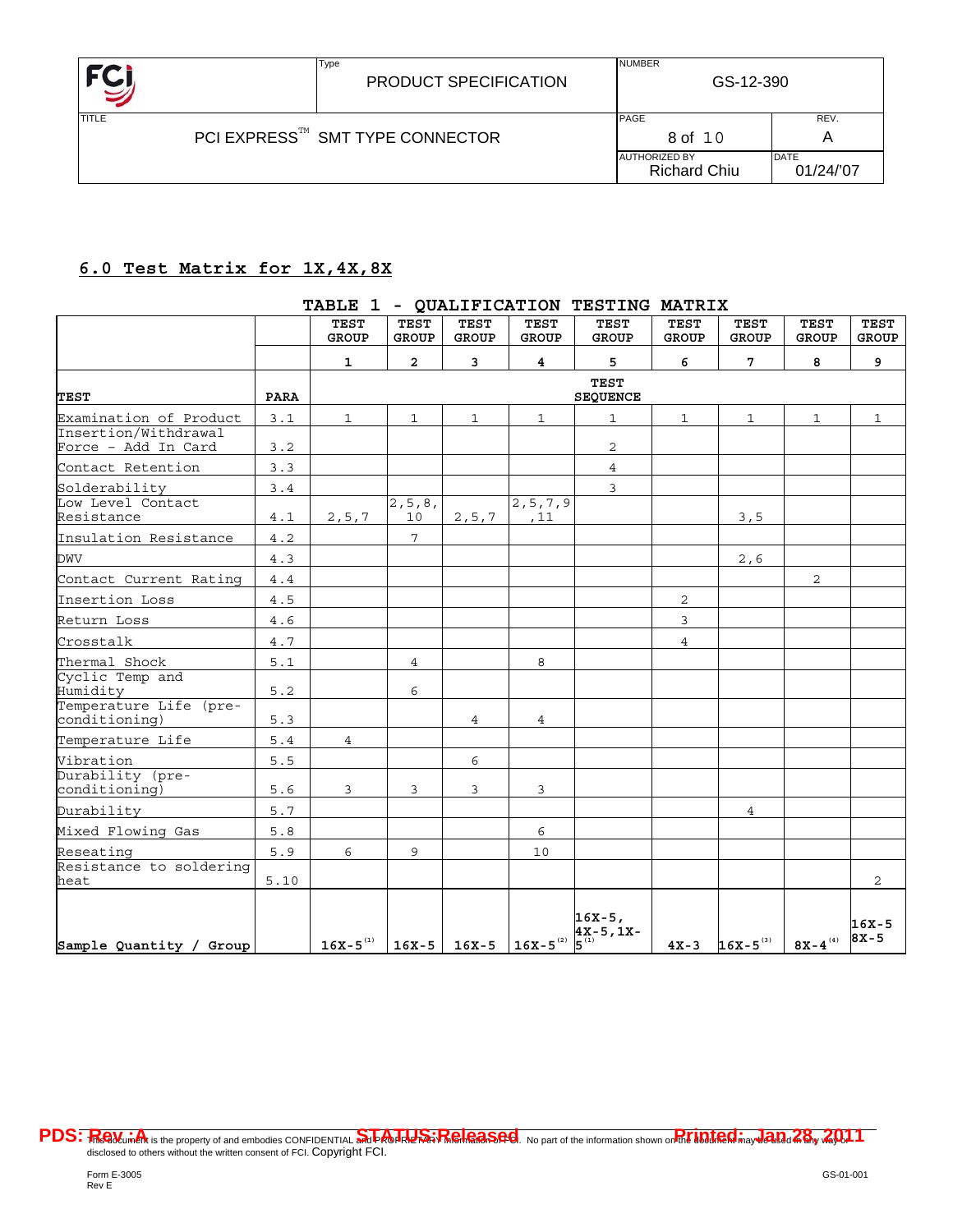|                                 | Type<br>PRODUCT SPECIFICATION | <b>NUMBER</b><br>GS-12-390                  |                          |
|---------------------------------|-------------------------------|---------------------------------------------|--------------------------|
| <b>TITLE</b>                    |                               | <b>PAGE</b>                                 | REV.                     |
| PCI EXPRESS™ SMT TYPE CONNECTOR | 9 of 10                       | A                                           |                          |
|                                 |                               | <b>AUTHORIZED BY</b><br><b>Richard Chiu</b> | <b>DATE</b><br>01/24/'07 |

### Notes:

- 1. samples for test groups 1,2,3,4,5 & 9 have metal hold downs, phos bronze contacts and 0.076 micrometers (3 u") gold plate, and black housings.
- 2. samples for test group 4: a. 5 samples, same as above except with 0.076 micrometers (3u") gold plate.
- 3. samples for test group 7: a. 5 samples, same as above except with 0.076 micrometers (3U") gold plate.
- 4. samples for test group 8: a. 2 samples, as note above except with 0.076 micrometers (3U") gold plate.